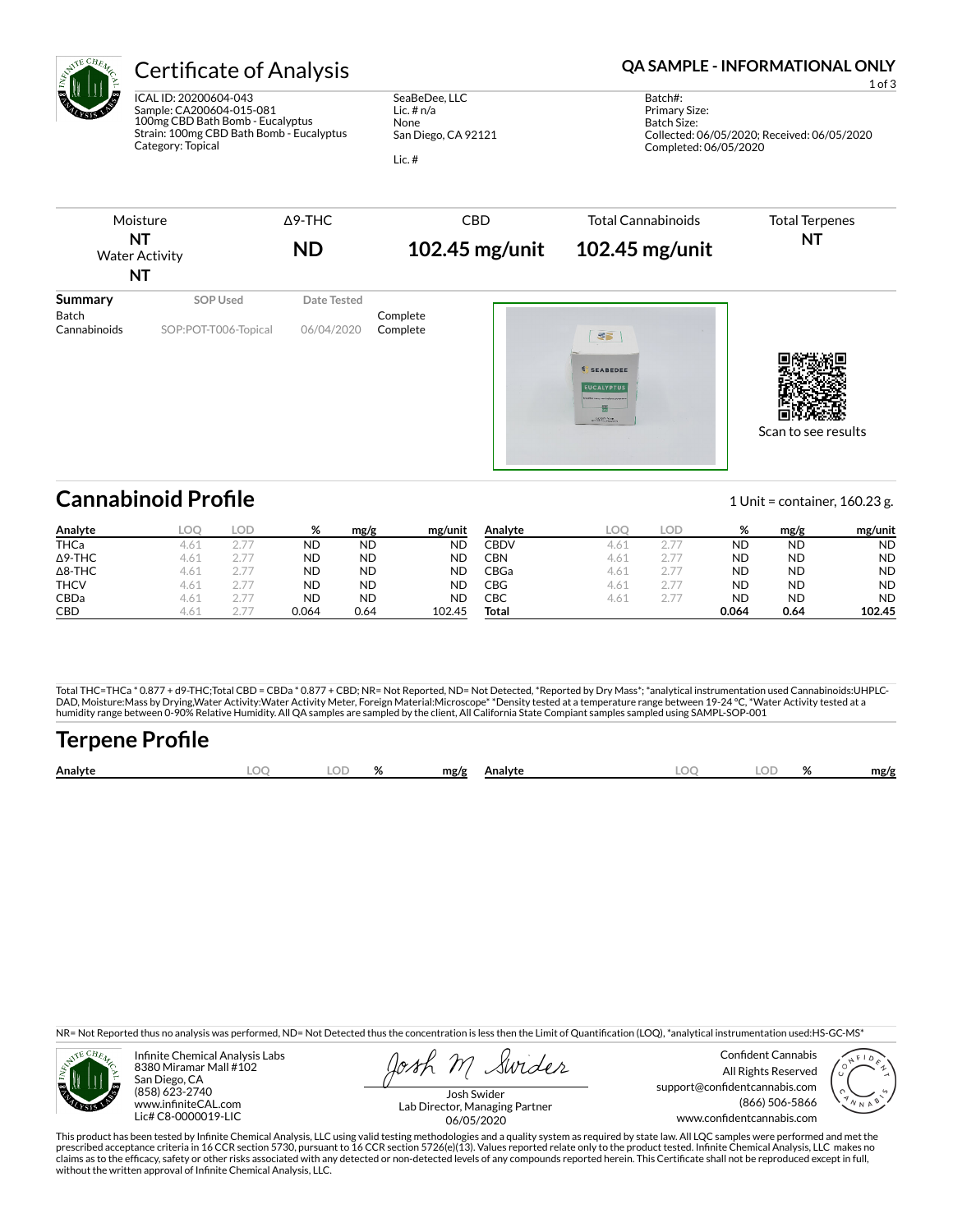ICAL ID: 20200604-043 Sample: CA200604-015-081 100mg CBD Bath Bomb - Eucalyptus Strain: 100mg CBD Bath Bomb - Eucalyptus Category: Topical

SeaBeDee, LLC Lic. # n/a None San Diego, CA 92121

Lic. #

### Certificate of Analysis **Certificate of Analysis QA SAMPLE - INFORMATIONAL ONLY**

2 of 3

Batch#: Primary Size: Batch Size: Collected: 06/05/2020; Received: 06/05/2020 Completed: 06/05/2020

#### **Residual Solvent Analysis**

|--|

NR= Not Reported thus no analysis was performed, ND= Not Detected thus the concentration is less then the Limit of Quantification (LOQ),\*analytical instrumentation used=HS-GC-MS\*

#### **Heavy Metal Screening**

| <b>LOC</b> | <b>LOD</b> | Limit | Status |
|------------|------------|-------|--------|
|            |            |       |        |

NR= Not Reported thus no analysis was performed, ND= Not Detected thus the concentration is less then the Limit of Quantification (LOQ), \*analytical instrumentation used:ICP-MS\*

#### **Microbiological Screening**

ND=Not Detected; \*analytical instrumentation used:qPCR\*



Infinite Chemical Analysis Labs 8380 Miramar Mall #102 San Diego, CA (858) 623-2740 www.infiniteCAL.com Lic# C8-0000019-LIC

Josh M Swider

Confident Cannabis All Rights Reserved support@confidentcannabis.com (866) 506-5866 www.confidentcannabis.com



Josh Swider Lab Director, Managing Partner 06/05/2020

This product has been tested by Infinite Chemical Analysis, LLC using valid testing methodologies and a quality system as required by state law. All LQC samples were performed and met the prescribed acceptance criteria in 16 CCR section 5730, pursuant to 16 CCR section 5726(e)(13). Values reported relate only to the product tested. Infinite Chemical Analysis, LLC makes no<br>claims as to the efficacy, safety o without the written approval of Infinite Chemical Analysis, LLC.